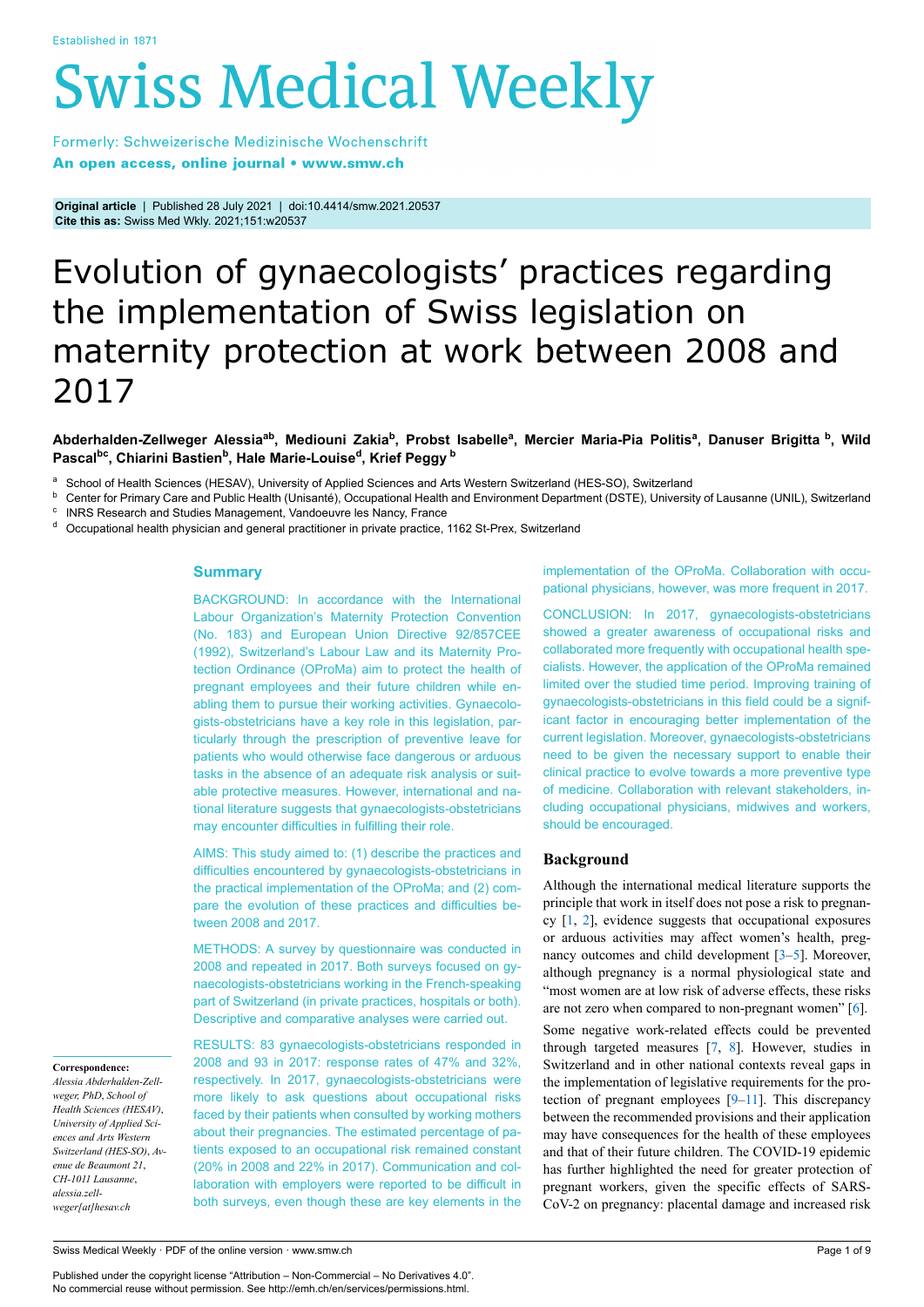of complications in the third trimester  $[12–14]$  $[12–14]$  $[12–14]$  $[12–14]$ . In Switzerland, certain media articles have highlighted the role of gynaecologists in the protection of pregnant workers throughout the epidemic, and some of the difficulties encountered in this task [[15\]](#page-8-9).

Our study investigates the practices of gynaecologists concerning the protection of pregnant workers, the difficulties encountered and their evolution over a 10-year period.

# **Switzerland's legal framework regarding the protection of pregnant workers**

In accordance with ILO Convention 183 [[16\]](#page-8-10), and Euro-pean Union Directive 92/857CEE (1992) [\[17](#page-8-11)], Switzerland's legislation protects pregnant employees from occupational hazards and strenuous activities while enabling them to continue their work activities under suitable conditions. Stemming from Switzerland's Federal Labour Law (1964) [\[18](#page-8-12)], the *Maternity Protection Ordinance* (OPro-Ma) (2001) [\[19](#page-8-13)] presents a list of occupational activities that might prove dangerous or strenuous for pregnant employees [\(table 1](#page-1-0)). It should be noted that psychosocial risks are not included in the OProMa. The OProMa attributes a central role to gynaecologists-obstetricians. [Table 2](#page-2-0) presents an overview of best practice for gynaecologistsobstetricians, as determined by Swiss legislation. During pregnancy follow-up consultations, they have to verify whether their patients are exposed to any professional activities that might be dangerous or arduous for their health or that of their unborn child. If they are, gynaecologistsobstetricians should contact the expectant mother's employer and request a risk analysis in order to determine whether the employee can safely continue her work. The OProMa specifies that in order to carry out an appropriate risk analysis, the employer must call upon an occupational physician or other qualified occupational health and safety specialist [[19\]](#page-8-13). In the presence of suspected health risks and in the absence of an OProMa-compliant risk analysis, the ob-gyn should prescribe preventive leave as a precautionary measure. The preventive leave resulting from this certificate is entirely financed by the employer (at least 80% of the woman's salary). This prescription differs from sick leave, which presupposes the existence of a medical problem and which is usually financed by the employees' health insurance. According to the OProMa, the cost of pregnancy consultations resulting from a prescription of preventive leave should be borne by the employer and not by the obligatory national health insurance scheme (LAMal). [Table 3](#page-2-1) presents the principal differences between preventive leave and sick leave. It should be noted that in Switzerland, antenatal services are mainly provided by gynaecologists, either in private practice [[22\]](#page-8-14) or in hospitals, and this is independent of the level of risk of the pregnancy. Pregnancy consultations with gynaecologistsobstetricians are generally short (about 20 minutes) and focus mainly on potential medical problems.

Despite the central role that gynaecologists-obstetricians play in the protection of pregnant women in the workplace, international  $\left[23-25\right]$  $\left[23-25\right]$  $\left[23-25\right]$  and national literature has shown that gynaecologists-obstetricians encounter several difficulties in this task. A lack of perceived competence in assessing working conditions and pregnant women's ability to work, time constraints and a lack of cooperation from employers are some examples of these difficulties.

#### **Objectives**

This study aimed to:

- 1. Describe the practices and difficulties encountered by gynaecologists-obstetricians working in the Frenchspeaking part of Switzerland concerning the implementation of the OProMa.
- 2. Compare the evolution of these practices and difficulties between 2008 and 2017.

# **Materials and methods**

#### **Study population**

The target population included gynaecologists-obstetricians working in French-speaking Switzerland's hospitals, private practices or both.

In 2008, a postal questionnaire was sent to all the gynaecologists-obstetricians registered on the Swiss Medical Association (FMH) website and working in French-speaking Switzerland (n = 175). The response rate was  $47\%$  (n = 83). In 2017, we contacted a broader population of gynaecologists-obstetricians, including those identified from the FMH register and from the cantonal registers for the French-speaking regions of Switzerland. This resulted in 333 gynaecologists-obstetricians with valid email addresses being contacted. The response rate was  $32\%$  (n = 105).

### **Data collection**

The main themes investigated in both questionnaires were: the frequency at which gynaecologists-obstetricians asked their patients questions about their jobs and working conditions during pregnancy consultations, their cooperation

#### <span id="page-1-0"></span>**Table 1:** Dangerous or arduous activities as detailed in the OProMa [\[20](#page-8-0)].

| Article of the legislation | Types of working conditions and activities that are considered to be dangerous or arduous for pregnant employees under the<br><b>OProMa</b>                                             |
|----------------------------|-----------------------------------------------------------------------------------------------------------------------------------------------------------------------------------------|
| OProMa art. 7              | Shifting heavy loads                                                                                                                                                                    |
| OProMa art. 8              | Working in extremes of cold (below $-5^{\circ}$ C), heat (over $+28^{\circ}$ C) or very wet conditions                                                                                  |
| OProMa art. 9              | Movements and postures generating early fatigue (e.g., extensive stretching or bending, continuous crouching, etc.) or other tough condi-<br>tions such as vibrations, shocks and bumps |
| OProMa art. 10             | Exposure to micro-organisms                                                                                                                                                             |
| OProMa art. 11             | Noise exposures                                                                                                                                                                         |
| OProMa art. 12             | lonising and non-ionising radiation                                                                                                                                                     |
| OProMa art. 13             | Exposure to dangerous chemicals                                                                                                                                                         |
| OProMa art. 14             | Constraining working-time organisation                                                                                                                                                  |
| OProMa art. 15             | Piecework and/or activities at a predetermined work-rate without the possibility of flexibility from the pregnant employee                                                              |
| OProMa art. 16             | Work in high pressure or in workplaces with an oxygen-reduced atmosphere                                                                                                                |
|                            |                                                                                                                                                                                         |

Swiss Medical Weekly · PDF of the online version · www.smw.ch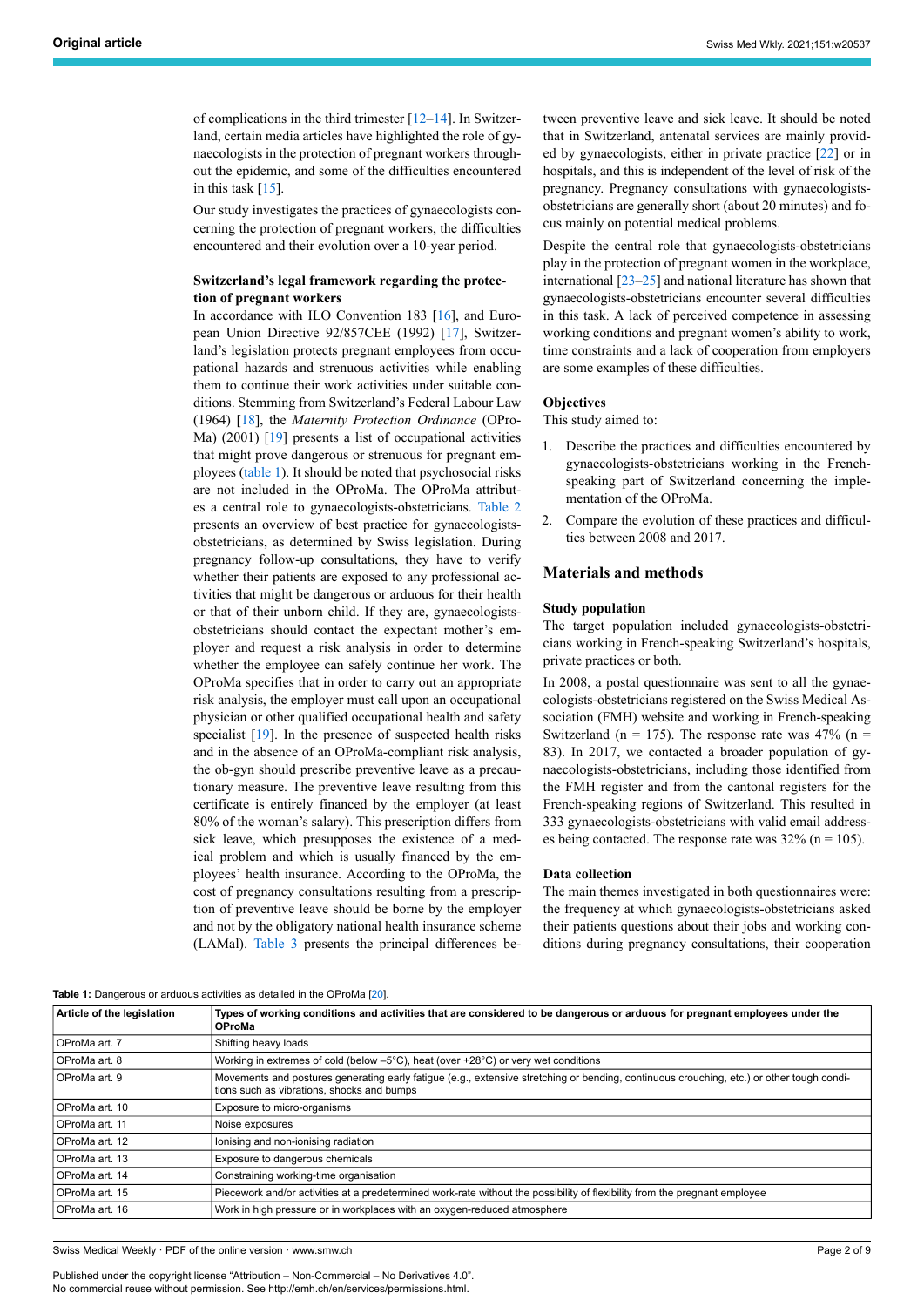with employers and collaboration with occupational physicians (contact, difficulties encountered), and the frequency at which they prescribed preventive leave when detecting an occupational risk. In 2017, a number of questions were added to the questionnaire and some questions were reformulated. For the present paper, we analysed only the questions that are comparable in both surveys.

[Table 4](#page-3-0) summarises and describes the variables analysed in this paper.

#### **Statistical analysis**

Statistical analyses were conducted using STATA 15 software. Inter-survey comparisons were performed using logistical regressions, adjusting for sex and type of practice. The significance level was fixed at  $p < 0.05$ .

When the number of responses was too small to be modelled, the surveys were compared using Fisher's exact test with no adjustment.

# **Results**

# **Study populations**

We analysed 83 completed questionnaires from 2008 and 93 from 2017. In 2017, we excluded 12 respondents who did not do pregnancy follow-up consultations.

[Table 5](#page-3-1) summarises relevant characteristics of the two study populations.

| <b>Table 2:</b> Overview of gynaecologists-obstetricians' best practices as detailed in Swiss legislation |
|-----------------------------------------------------------------------------------------------------------|
|-----------------------------------------------------------------------------------------------------------|

<span id="page-2-0"></span>

| <b>Activity</b>                                                                   | <b>Detailed description</b>                                                                                                                                                                                                                                                                                                                                                                                                                                                                                                                                                                                                                                                                                                      | Article of the legislation if applicable                                                                     |
|-----------------------------------------------------------------------------------|----------------------------------------------------------------------------------------------------------------------------------------------------------------------------------------------------------------------------------------------------------------------------------------------------------------------------------------------------------------------------------------------------------------------------------------------------------------------------------------------------------------------------------------------------------------------------------------------------------------------------------------------------------------------------------------------------------------------------------|--------------------------------------------------------------------------------------------------------------|
| Determination of the aptitude for work of<br>the pregnant or breastfeeding mother | The ob-gyn determines the aptitude for work of the pregnant or breastfeeding mother. He<br>or she shall take account of the following:<br>(a) the interview with the worker and her medical examination;<br>(b) the results of the risk analysis carried out for the company by a specialist;<br>(c) any additional information obtained during an interview with the occupational health<br>specialist who carried out the risk analysis or with the employer.                                                                                                                                                                                                                                                                  | Art. 2; al. 2 of the OProMa [19]                                                                             |
| Pregnancy consultation                                                            | During pregnancy consultations, gynaecologists-obstetricians have to ask their patient<br>about her occupational conditions and work activities that might be dangerous or arduous<br>for their health or that of their unborn child.<br>The OProMa describes the objective criteria and threshold values above which specialists<br>must consider the activity or exposure as dangerous for pregnant workers.                                                                                                                                                                                                                                                                                                                   | Art. 7-16 of the OProMa [19] specify and<br>supplement the list risks proposed by the<br>art. 62 OLT 1 [21]. |
|                                                                                   | The decision must also take into account the specific working conditions, such as the ac-<br>cumulation of several loads, the duration of exposure, the frequency of the load or hazard<br>and other factors that may have a positive or negative influence on the risk potential to be<br>measured.                                                                                                                                                                                                                                                                                                                                                                                                                             | Art. 6 of the OProMa [19].                                                                                   |
| Risk analysis                                                                     | In the presence of alleged health dangers, contact the expectant mother's employer and<br>ask for a risk analysis to decide whether they can safely continue their work.                                                                                                                                                                                                                                                                                                                                                                                                                                                                                                                                                         |                                                                                                              |
|                                                                                   | The specialists legally entitled to carry out a risk analysis are: occupational physicians and Art. 17 of the OProMa [19]; art. 63, al. 1,<br>occupational hygienists, as well as other specialists such as ergonomists who have ac-<br>quired the necessary knowledge and experience in risk assessment.                                                                                                                                                                                                                                                                                                                                                                                                                        | OLT 1 [21].                                                                                                  |
| Preventive leave                                                                  | On the basis of the interview with the worker and her medical examination, a pregnant<br>woman or a breastfeeding mother should not work if:<br>(a) no risk analysis has been carried out or the one carried out is insufficient or inade-<br>quate;<br>(b) a risk analysis has been carried out but the necessary protective measures are not im-<br>plemented or are not respected within the company;<br>(c) a risk analysis has been carried out and protective measures are taken but these are<br>not sufficiently effective; or<br>(d) There are indications of a risk to the worker or her child.<br>In these scenarios, the ob-gyn should prescribe preventive leave in accordance with the<br>precautionary principle. | Art. 2, al.3 of the OProMa [19].                                                                             |
| Other resources                                                                   | The guide provided by the State Secretariat for Economic Affairs (SECO) designed explic-<br>itly for attending physicians on the protection of pregnant workers.<br>The DSTE specialised occupational medicine consultation for pregnant workers.<br>The DSTE training on OProMa, pregnant workers' rights and the role of relevant stake-<br>holders within legislation.                                                                                                                                                                                                                                                                                                                                                        |                                                                                                              |

#### <span id="page-2-1"></span>**Table 3:** Comparison between sick leave and preventive leave of pregnant employees in Switzerland.

|                                               | <b>Sick leave</b>                                                                                                                 | <b>Preventive leave</b>                                                                                                                                                                                                                                                                                                                                                                                                                                                                                                                                                                |
|-----------------------------------------------|-----------------------------------------------------------------------------------------------------------------------------------|----------------------------------------------------------------------------------------------------------------------------------------------------------------------------------------------------------------------------------------------------------------------------------------------------------------------------------------------------------------------------------------------------------------------------------------------------------------------------------------------------------------------------------------------------------------------------------------|
| Cause                                         | Pathologies both linked and not linked<br>to the pregnancy.                                                                       | In the following scenarios, the ob-gyn should prescribe preventive leave in ac-<br>cordance with the precautionary principle:<br>(a) no risk analysis has been carried out or the one carried out is insufficient or<br>inadequate;<br>(b) a risk analysis has been carried out but the necessary protective measures<br>are not implemented or are not respected within the company;<br>(c) a risk analysis has been carried out and protective measures are taken but<br>these are not sufficiently effective; or<br>(d) There are indications of a risk to the worker or her child. |
| Remuneration                                  | 100% for a period depending on the<br>length of employment; or<br>80% for two years (in case of a loss of<br>earnings insurance). | 80% of salary throughout the entire period of preventive leave.                                                                                                                                                                                                                                                                                                                                                                                                                                                                                                                        |
| Cost coverage                                 | Employer or employer's loss of earn-<br>ings insurance.                                                                           | Employer.                                                                                                                                                                                                                                                                                                                                                                                                                                                                                                                                                                              |
| Costs of pregnancy consultations resulting in | National health insurance scheme<br>(LAMal).                                                                                      | Employer.                                                                                                                                                                                                                                                                                                                                                                                                                                                                                                                                                                              |

Swiss Medical Weekly · PDF of the online version · www.smw.ch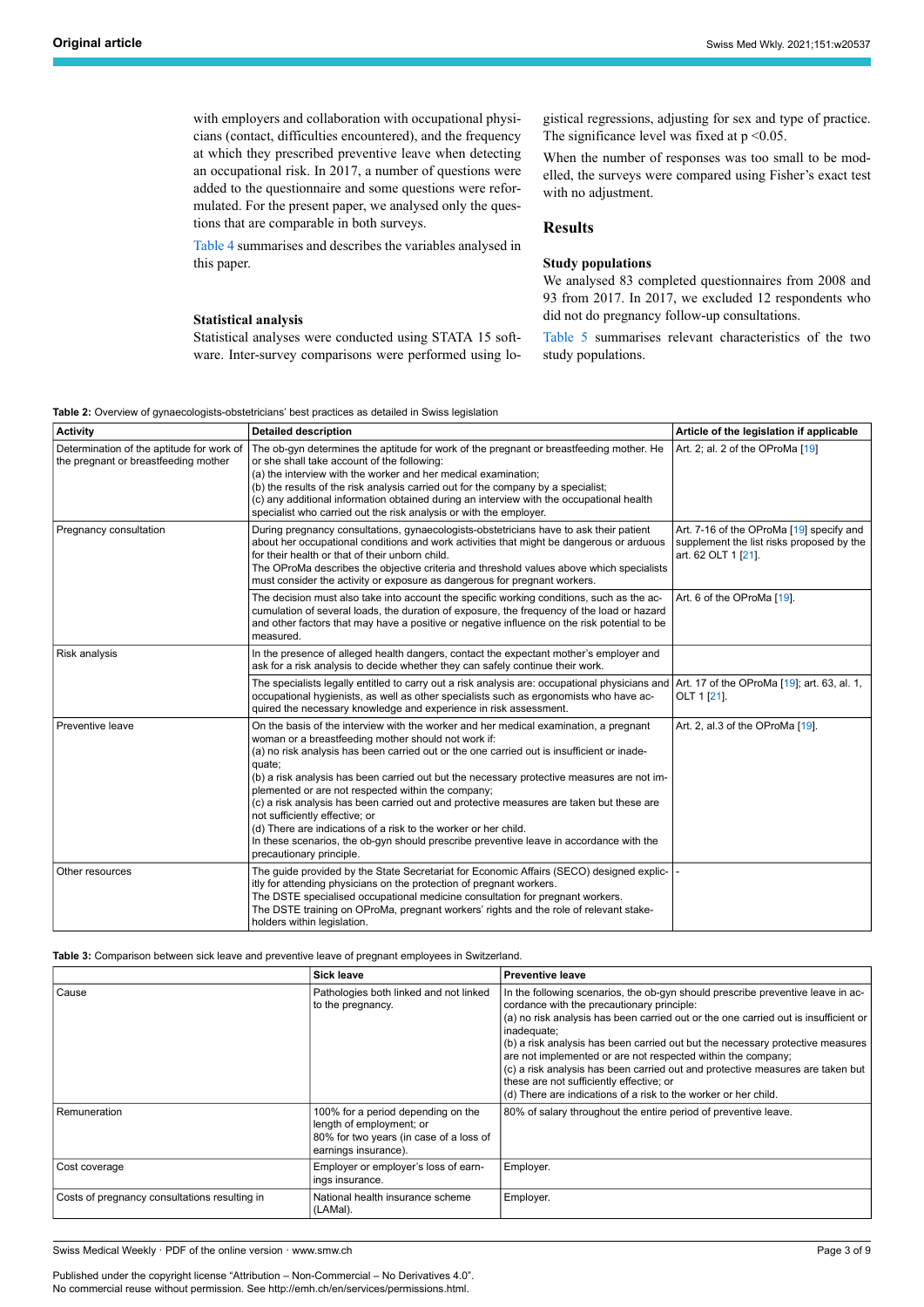It is important to note that in 2017, there are more women, more gynaecologists-obstetricians working exclusively in hospitals, and fewer working in both private practices and hospitals. These differences may be explained by the

broader selection of respondents or by an evolution in the target population.

#### <span id="page-3-0"></span>**Table 4:** Variables analysed and description of these items.

| <b>Variables</b>                                                                                                                                                                                                                        | <b>Description</b>                                                                                                                                                                                                                                                                                                                                                                                                                                                                                                                                                                                                                                                                                                                                                                                                                                                                                  | Type of variable        |
|-----------------------------------------------------------------------------------------------------------------------------------------------------------------------------------------------------------------------------------------|-----------------------------------------------------------------------------------------------------------------------------------------------------------------------------------------------------------------------------------------------------------------------------------------------------------------------------------------------------------------------------------------------------------------------------------------------------------------------------------------------------------------------------------------------------------------------------------------------------------------------------------------------------------------------------------------------------------------------------------------------------------------------------------------------------------------------------------------------------------------------------------------------------|-------------------------|
| The most common risky activities<br>encountered by gynaecologists-<br>obstetricians during pregnancy<br>consultations                                                                                                                   | The questionnaires proposed a list of risky activities as detailed in the OProMa and in the Federal Labour Law, which<br>can be dangerous for pregnant workers. As psychosocial risks the items "Detrimental psychological atmosphere" and<br>'Stressful job" were also added in the list proposed to gynaecologists-obstetricians. We asked participants to select<br>the five risky activities most commonly encountered during their pregnancy consultations.<br>The item, "Strenuous postures or movements", was only proposed in 2017.                                                                                                                                                                                                                                                                                                                                                         | <b>Binary variables</b> |
| Frequency with which gynaecolo-<br>gists-obstetricians asked questions<br>concerning their patients' profes-<br>sion, potential occupational risks,<br>working conditions and job satis-<br>faction during pregnancy consulta-<br>tions | Participants had to evaluate how often they asked questions about their patients' profession, potential occupational<br>risks, working conditions and job satisfaction during pregnancy consultations.<br>The rating scale was, "never/rarely, sometimes, often, and always".                                                                                                                                                                                                                                                                                                                                                                                                                                                                                                                                                                                                                       | Ordinal variable        |
| Contact with the employer of a pa-<br>tient whose work poses a risk to<br>pregnancy                                                                                                                                                     | Participants were asked if they had ever initiated contact with the employer of a patient whose work posed a risk to<br>their pregnancy.                                                                                                                                                                                                                                                                                                                                                                                                                                                                                                                                                                                                                                                                                                                                                            | Binary variable         |
| Reasons for not contacting em-<br>ployers in cases involving a sus-<br>pected occupational risk and the<br>absence of a risk analysis                                                                                                   | Among the items proposed in the questionnaire, participants were asked to select one or more reasons why they<br>might choose not to contact their patient's employer.<br>The only reasons given in both surveys were: (1) time constraints, and (2) the maintenance of medical secrecy.<br>In 2017, participants could select four extra items: (1) refusal by the patient; (2) gynaecologists-obstetricians' self-per-<br>ceived lack of experience or competence; (3) it is the occupational health physician's responsibility; and (4) I have<br>never thought about it.                                                                                                                                                                                                                                                                                                                        | <b>Binary variables</b> |
| Difficulties in contacting the em-<br>ployer                                                                                                                                                                                            | Participants were asked if they had ever encountered difficulties when trying to contact the employer of a patient<br>whose work posed a risk to their pregnancy.                                                                                                                                                                                                                                                                                                                                                                                                                                                                                                                                                                                                                                                                                                                                   | Binary variable         |
| Reasons for difficulties in contact-<br>ing the employer                                                                                                                                                                                | Among the items proposed in the questionnaire, participants were asked to select one or more difficulties encoun-<br>tered when trying to contact the employer.<br>In both surveys, participants could select one or more of these items: (1) time constraints; (2) lack of cooperation from<br>the employer; and (3) the maintenance of medical secrecy.                                                                                                                                                                                                                                                                                                                                                                                                                                                                                                                                           | <b>Binary variables</b> |
| Frequency of prescription of pre-<br>ventive leave during non-patholog-<br>ical pregnancies                                                                                                                                             | Participants were asked about the frequency with which they prescribed preventive leave in cases involving a non-<br>pathological pregnancy yet a proven occupational risk.<br>In the 2008 survey, gynaecologists-obstetricians were asked: "Since you began your clinical career, how many times<br>have you prescribed preventive leave because of the proven or suspected occupational health risks facing a pregnant<br>woman or her unborn child?" The possible answers were, (I have done this: 1 or 2 times; 3–5 times; 6–10 times;<br>11-20 times; more than 20 times).<br>In 2017, we reformulated this question: "In cases involving a non-pathological pregnancy and strenuous and/or dan-<br>gerous work activities, as per OProMa, how often do you prescribe workers preventive leave from their workstation?"<br>The rating scale was, "never/rarely, sometimes, often, and always". | Ordinal variable        |
| To whom do you address the in-<br>voice after having prescribed pre-<br>ventive leave?                                                                                                                                                  | Participants in the 2017 survey were asked to whom they sent their invoices for the prescription of preventive leave<br>following a pregnancy consultation.                                                                                                                                                                                                                                                                                                                                                                                                                                                                                                                                                                                                                                                                                                                                         | Binary variable         |
| Patients referred to occupational<br>health physicians in cases involv-<br>ing suspected or proven occupa-<br>tional risks                                                                                                              | Participants were asked if they referred their patients to occupational health physicians in cases involving suspected<br>or proven occupational risks.                                                                                                                                                                                                                                                                                                                                                                                                                                                                                                                                                                                                                                                                                                                                             | Binary variable         |
| Reasons for not referring the pa-<br>tient to an occupational health<br>physician                                                                                                                                                       | Among the items proposed in the questionnaire, participants were asked to select one or more items explaining non-<br>referral to an occupational health physician.<br>The reasons given in both surveys were: (1) I do not know any occupational health physicians; (2) I did not think<br>about it; and (3) I can manage the situation myself.<br>In 2017, participants had three more choices: (4) I do not have time to orient my patients; (5) the question of pregnant<br>women's occupational health is not a priority in my practice; and (6) I could not find any occupational health physi-<br>cians available.                                                                                                                                                                                                                                                                           | Binary variables        |

<span id="page-3-1"></span>**Table 5:** Description of the gynaecologists-obstetricians study population in 2008 and 2017 surveys.

|                        |                               | $2008(n = 83)$  | $2017(n = 93)$  |
|------------------------|-------------------------------|-----------------|-----------------|
| Age (years), mean ± SD |                               | $52.7 \pm 7.67$ | $50.1 \pm 9.98$ |
|                        |                               | % (n)           | % (n)           |
| Sex                    | Man                           | 55% (44)        | 35% (31)        |
|                        | Woman                         | 45% (36)        | 65% (57)        |
| Type of practice       | Private practice              | 50% (42)        | 54% (50)        |
|                        | Private practice and hospital | 46% (38)        | 20% (19)        |
|                        | Hospital                      | $4\%$ (3)       | 26% (24)        |
| Canton of practice     | Vaud                          | 37% (30)        | 52% (48)        |
|                        | Geneva                        | 32% (26)        | 24% (22)        |
|                        | Fribourg                      | 13% (11)        | $6\%$ (6)       |
|                        | Neuchâtel                     | $10\%$ (8)      | 11% (10)        |
|                        | Valais                        | $4\%$ (3)       | $5\%$ (5)       |
|                        | Jura                          | $4\%$ (3)       | $2\%$ (2)       |

Swiss Medical Weekly · PDF of the online version · www.smw.ch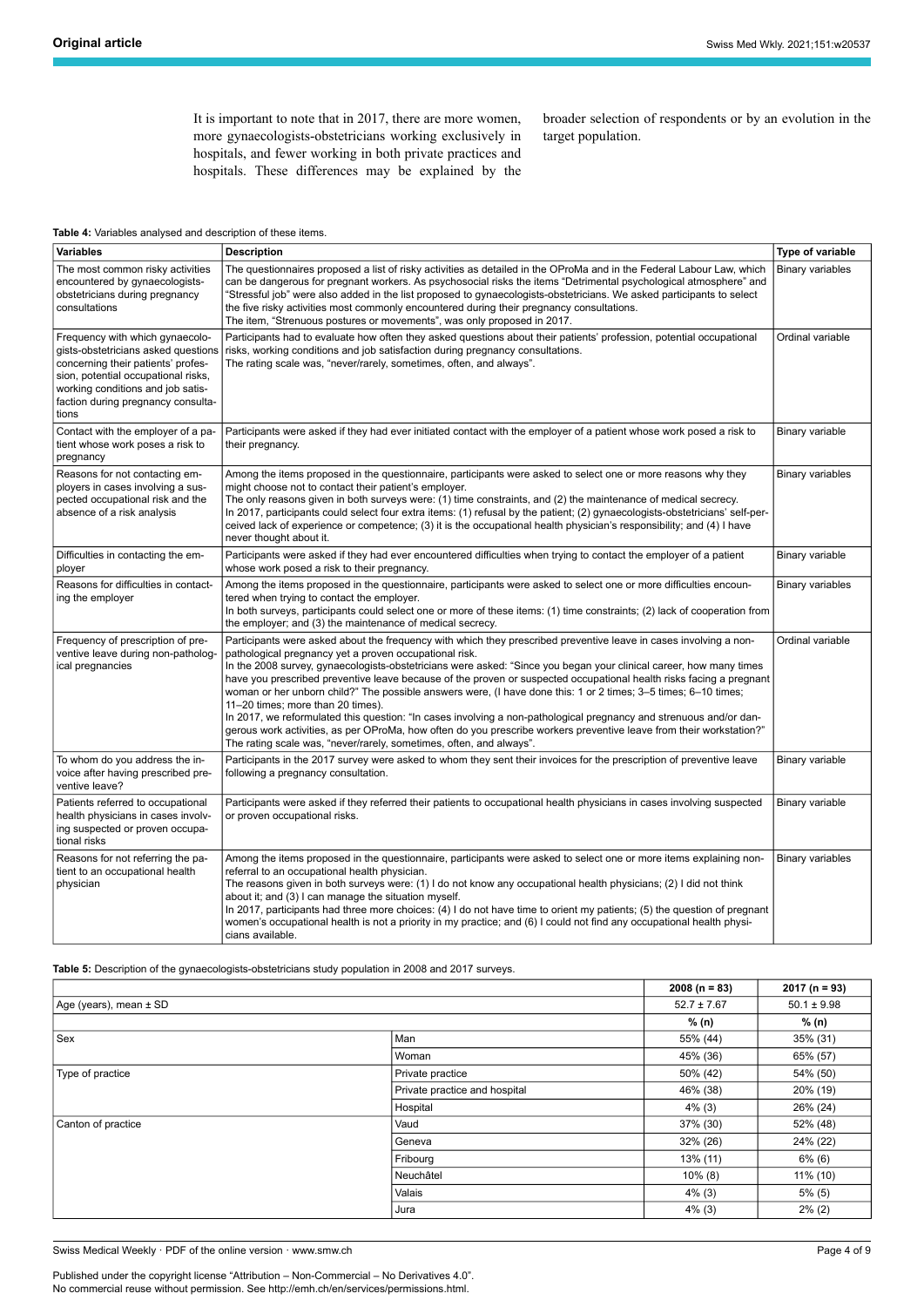## **Comparison of gynaecologists-obstetricians' responses between 2008 and 2017**

[Table 6](#page-4-0) displays descriptive statistics and a comparison of gynaecologists-obstetricians' responses between 2008 and 2017. The analysis includes gynaecologists-obstetricians who answered in 2008 and those who answered in 2017, adjusting for sex and type of practice.

# *Estimated percentage of pregnant workers facing an occupational risk and types of risks encountered in workplaces*

Gynaecologists-obstetricians estimated that an average of one fifth of their patients (20% in 2008; 22% in 2017) were carrying out an occupational activity that presented a risk to their pregnancy.

In 2008, the five most frequent occupational risks for pregnant workers reported by gynaecologists-obstetricians were:

- detrimental psychological atmosphere (88%)<sup>\*</sup>
- standing for long periods (87%)
- burdensome work schedules such as >9 h per day, irregular shifts or night work (86%)
- lifting heavy loads (81%)

<span id="page-4-0"></span>**Table 6:** Comparison of gynaecologists-obstetricians' responses in the 2008 and 2017 surveys.

 $-$  stressful job  $(81\%)^*$ 

\* As psychosocial risks the items "Detrimental psychological atmosphere" and "Stressful job" do not fall within the occupational health risks predetermined in the OProMa or within the Federal labour law.

In 2017, the five most frequent occupational risks were:

- lifting heavy loads (91%)
- standing for long periods (80%)
- detrimental psychological atmosphere (78%)<sup>\*</sup>
- strenuous postures or movements (65%)
- $-$  stressful job (53%)<sup>\*</sup>

# *Frequency at which gynaecologists-obstetricians asked about work-related issues during pregnancy consultations*

The majority of gynaecologists-obstetricians in 2008 and 2017 stated that they "often/always" enquired about their patients' professions (96% and 99%, respectively); the occupational risks encountered in their workplace (71% and 86%); working conditions (83% and 84%) and job satisfaction (63% and 68%).

|                                                                                                                  |                                                                  | $2008 (n = 83)$ | $2017 (n = 93)$ | p-value            | Odds<br>ratio            |
|------------------------------------------------------------------------------------------------------------------|------------------------------------------------------------------|-----------------|-----------------|--------------------|--------------------------|
| Estimated percentage of patients facing an occupational risk, mean ± SD                                          |                                                                  | $20 \pm 16.1$   | $22 \pm 15.4$   | $0.544*$           | 1.60                     |
|                                                                                                                  |                                                                  | % (n)           | % (n)           |                    |                          |
| The five most common risky activities encountered                                                                | Heavy loads                                                      | 81% (67)        | 91% (80)        | 0.067 <sup>†</sup> | 2.52                     |
| by gynaecologists-obstetricians during pregnancy                                                                 | Standing for long periods                                        | 87% (72)        | 80% (70)        | 0.084 <sup>†</sup> | 0.43                     |
| consultations                                                                                                    | Detrimental psychological atmosphere                             | 88% (73)        | 78% (69)        | $0.189^{+}$        | 0.53                     |
|                                                                                                                  | Strenuous postures or movements                                  | <b>NA</b>       | 65% (57)        |                    |                          |
|                                                                                                                  | Stressful job                                                    | 81% (67)        | 53% (47)        | 0.009 <sup>†</sup> | 0.37                     |
|                                                                                                                  | Constrained schedule                                             | 86% (71)        | 0               | $\blacksquare$     | $\blacksquare$           |
| Ask questions about:                                                                                             | Profession                                                       | 96% (78)        | 99% (89)        | $0.464^+$          | 2.43                     |
|                                                                                                                  | Occupational risks                                               | 71% (58)        | 86% (77)        | 0.028 <sup>†</sup> | 2.64                     |
|                                                                                                                  | Workplace conditions                                             | 83% (67)        | 84% (76)        | $0.761^+$          | 0.86                     |
|                                                                                                                  | Satisfaction at work                                             | 63% (51)        | 68% (61)        | $0.454^+$          | 1.34                     |
| Contact with the employer of a patient whose work poses a risk to pregnancy                                      |                                                                  | 52% (43)        | 58% (50)        | $0.333^{+}$        | 1.40                     |
| Multiple-choice question: Reasons explaining no                                                                  | I have to maintain medical confidentiality                       | 73% (27)        | 13% (11)        |                    |                          |
| contact with employers in cases involving suspect-                                                               | Refusal by the patient                                           | <b>NA</b>       | 48% (40)        |                    |                          |
| ed occupational risk and the absence of a risk<br>analysis                                                       | Time constraints                                                 | $8\%$ (3)       | 29% (24)        |                    |                          |
|                                                                                                                  | Self-perceived lack of experience or competencies                | <b>NA</b>       | 26% (22)        |                    |                          |
|                                                                                                                  | It is the occupational health physician's responsibili-<br>ty    | <b>NA</b>       | 18% (15)        |                    |                          |
|                                                                                                                  | I have never thought about it                                    | <b>NA</b>       | 14% (12)        |                    |                          |
| Difficulties in contacting the employer                                                                          |                                                                  | 67% (29)        | 70% (35)        | 0.106 <sup>†</sup> | 0.46                     |
| Multiple-choice question: Reason explaining the                                                                  | Time constraints                                                 | 38% (11)        | 71% (25)        | $0.010^{+}$        | 6.78                     |
| difficulties in contacting the employer<br>Gynaecologists-obstetricians in 2008: n = 29                          | Lack of cooperation from the employer                            | 76% (22)        | 57% (20)        | 0.033 <sup>†</sup> | 0.20                     |
| Gynaecologists-obstetricians in 2017: n = 35                                                                     | Medical confidentiality                                          | 45% (13)        | $20\%$ (7)      | 0.037 <sup>†</sup> | 0.23                     |
| Prescription of preventive leave during normal pregnancies with proven occupational risks                        |                                                                  | 72% (59)        | 31% (27)        | 0.000 <sup>†</sup> | 0.16                     |
| Patients referred to occupational health physicians in cases involving suspected or proven occupational<br>risks |                                                                  | 25% (21)        | 62% (53)        | 0.000 <sup>†</sup> | 5.34                     |
| Multiple-choice question: Reasons explaining non-                                                                | I do not know any occupational health physicians                 | 52% (32)        | 74% (23)        | $0.001^+$          | 10.69                    |
| referral to an occupational health physician                                                                     | I did not think about it                                         | 56% (35)        | 35% (11)        | $0.016^{\dagger}$  | 0.25                     |
| Gynaecologists-obstetricians 2008: n = 62<br>Gynaecologists-obstetricians 2017: n = 31                           | can manage the situation myself                                  | 29% (18)        | $16\%$ (5)      | 0.072 <sup>†</sup> | 0.30                     |
|                                                                                                                  | I could not find any occupational health physicians<br>available | <b>NA</b>       | $13\%$ (4)      |                    | $\overline{\phantom{0}}$ |

NA = not asked in the 2008 questionnaire The model simultaneously includes gynaecologists-obstetricians who answered in 2008 and 2017, adjusting for sex and type of practice. \* Linear regression. † Logistic regression Significant **p values** are in bold.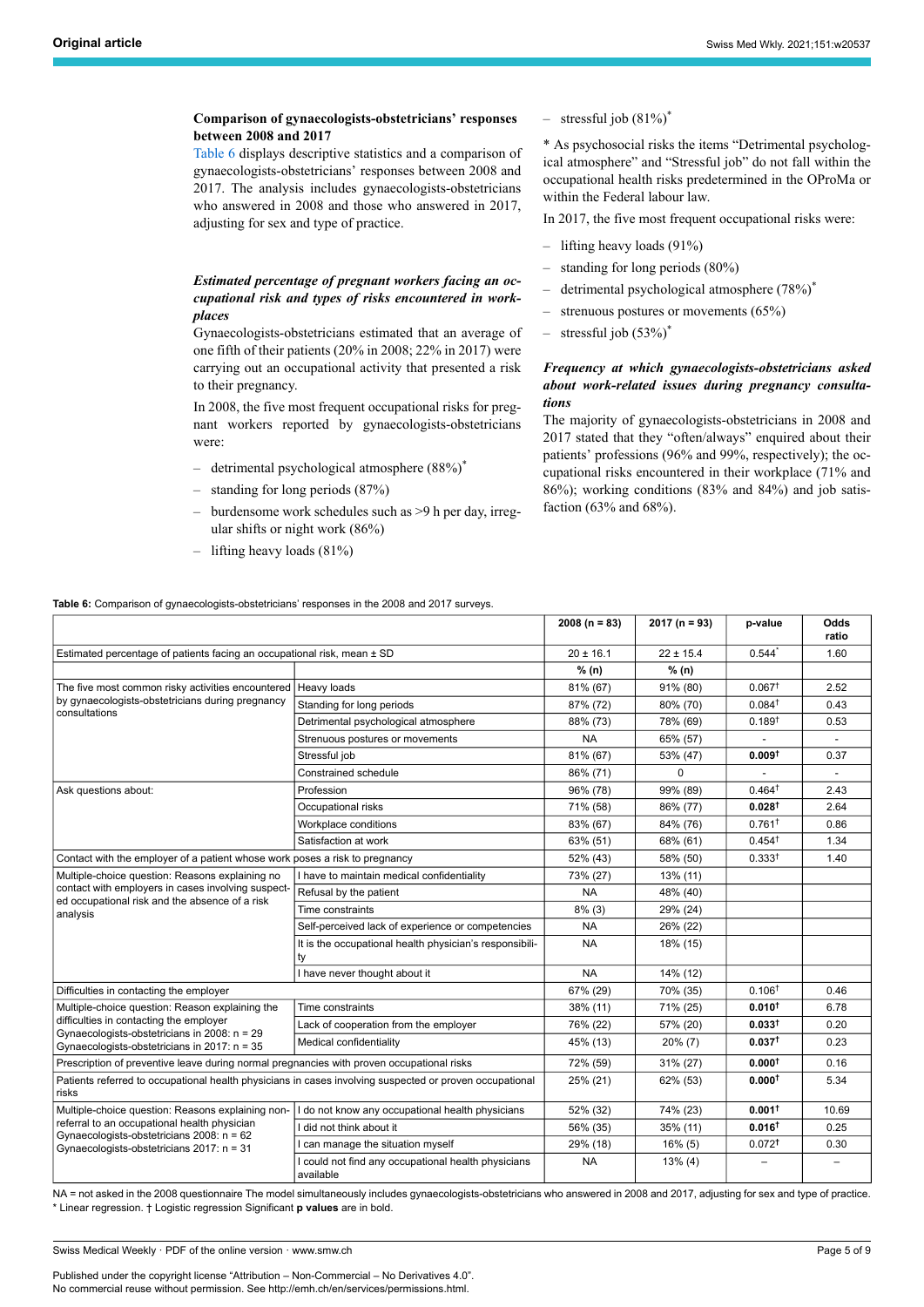#### *Contact and cooperation with employers*

In both 2008 and 2017, just over half of the gynaecologists-obstetricians said that they contacted employers when they believed that their patients' jobs posed a risk to their pregnancies. In cases involving a presumed pregnancy risk with no existing risk analysis, the principal reasons given by gynaecologists-obstetricians for not contacting employers were the need to maintain medical confidentiality in 2008 (73%) and a refusal by the patient in 2017 (48%). (The item, "Refusal by the patient", was not proposed on the 2008 questionnaire.) Other reasons mentioned in 2017 were the ob-gyn's self-perceived lack of experience or competence in occupational health (26%), the belief that it was the occupational health physician's responsibility to contact the employer (18%) and the fact that they had never thought about it (14%).

The majority of participants said that they had encountered difficulties when they had contacted employers (67% in 2008; 70% in 2017). In 2008, the principal reasons mentioned were the non-cooperation of employers (76%), the need to maintain medical confidentiality (45%) and a lack of time (38%). In 2017, the principal reasons evoked were a lack of time (71%), the non-cooperation of employers (57%) and the need to ensure medical confidentiality  $(20\%)$ .

#### *Collaboration with an occupational health physician*

In cases of suspected occupational health risks, 25% of the gynaecologists-obstetricians in 2008 reported that they oriented their patients towards occupational physicians, whereas in 2017, 62% took that option. The main reasons given by gynaecologists-obstetricians for not referring their patients to occupational physicians were that they did not know any (n = 32, 52% in 2008; n = 23, 74% in 2017) and that they did not think about it ( $n = 35, 56\%$  in 2008; n  $= 11, 35\%$  in 2017).

#### *Preventive leave*

In 2008, 67% of gynaecologists-obstetricians stated that they had prescribed preventive leave "more than 20 times" during their career. Given that the number of pregnant workers with occupational risks seen in consultation is unknown, this figure is impossible to interpret. For this reason, the response format was modified in the 2017 questionnaire. In 2017, 31% of gynaecologists-obstetricians declared that they "often/always" prescribed preventive leave in cases involving a non-pathological pregnancy with a suspected occupational risk.

Only in 2017, we asked gynaecologists-obstetricians to whom they sent their invoices following the prescription of preventive leave. Thirty-one percent of gynaecologists-obstetricians stated that they sent their invoices to employers, with 65% sending them to the LAMal (data not shown).

# *Significant differences in gynaecologists-obstetricians' practices and difficulties between 2008 and 2017*

Analysis showed that questions about occupational risks faced by pregnant patients were asked significantly more often in 2017 than in 2008 ( $p = 0.028$ ) during pregnancy consultations.

Regarding the reasons explaining difficulties in contacting employers, time constraints were evoked significantly

more by gynaecologists-obstetricians in 2017 ( $p = 0.010$ ), whereas lack of employer cooperation and concerns about medical confidentiality were mentioned more by gynaecologists-obstetricians in 2008 ( $p = 0.033$  and  $p = 0.037$ , respectively).

Concerning the collaboration with occupational physicians, the percentage of gynaecologists-obstetricians referring patients to an occupational physician in cases of occupational risk rose from 25% in 2008 to 62% in 2017 (p  $= 0.000$ ). The reasons for non-referral to an occupational physician in cases of occupational risk varied between 2008 and 2017: the reason, "I do not know any occupational health physicians", was evoked more frequently by participants in 2017 than in 2008 ( $p = 0.001$ ) and the reason, "I did not think about it", was more frequent in 2008 ( $p =$ 0.016).

#### **Discussion**

This study investigated the practices and difficulties encountered by gynaecologists-obstetricians working in the French-speaking part of Switzerland concerning the implementation of the OProMa, comparing the results of a survey conducted in 2008 and then repeated in 2017.

The proportion of pregnant women facing occupational health risks remained stable according to the gynaecologists-obstetricians' estimation. The main at-risk tasks encountered were almost the same in both questionnaires: four of the five tasks evoked in 2008 were still among the five most common at-risk activities encountered in 2017 (heavy loads, standing for long periods, a detrimental psychological atmosphere and a stressful job). Two of the most cited at-risk tasks − *a detrimental psychological atmosphere* and a *stressful job* − do not fall within the OPro-Ma's predetermined occupational health risks [\[20](#page-8-0)]. However, some studies have found an association between maternal stress and negative pregnancy outcomes [[26,](#page-8-17) [27](#page-8-18)]. The European Agency for Safety and Health at Work survey [\[28](#page-8-19)] shows that, in today's working world, the majority of employees identify psychosocial risks as factors affecting their health. The Swiss Health Survey of 2017 [\[29](#page-8-20)] points out that stress and psychosocial risks are increasingly present in work settings. Indeed, in 2017, 50% of people in employment were exposed to at least three psychosocial risks in their job, which represents an increase of 4% compared with the data collected in 2012. Therefore, the responses of the gynaecologists-obstetricians highlight what could be considered as a gap in Swiss pregnancy protection legislation.

The data show an improvement in the importance given to occupational health during pregnancy consultations between 2008 and 2017: gynaecologists-obstetricians more frequently asked questions about suspected occupational risks in 2017 than in 2008. It also appears that gynaecologists-obstetricians in 2017 were more inclined to refer their patients to an occupational physician in cases involving suspected or proven occupational risks. It is surprising that the main reason cited by the gynaecologists-obstetricians who responded in 2017, and the second one for those who responded in 2008, for not referring their patients to occupational physicians is that they do not know any. A possible explanation could be that the specialisation in occupational medicine has only been recognised by the Swiss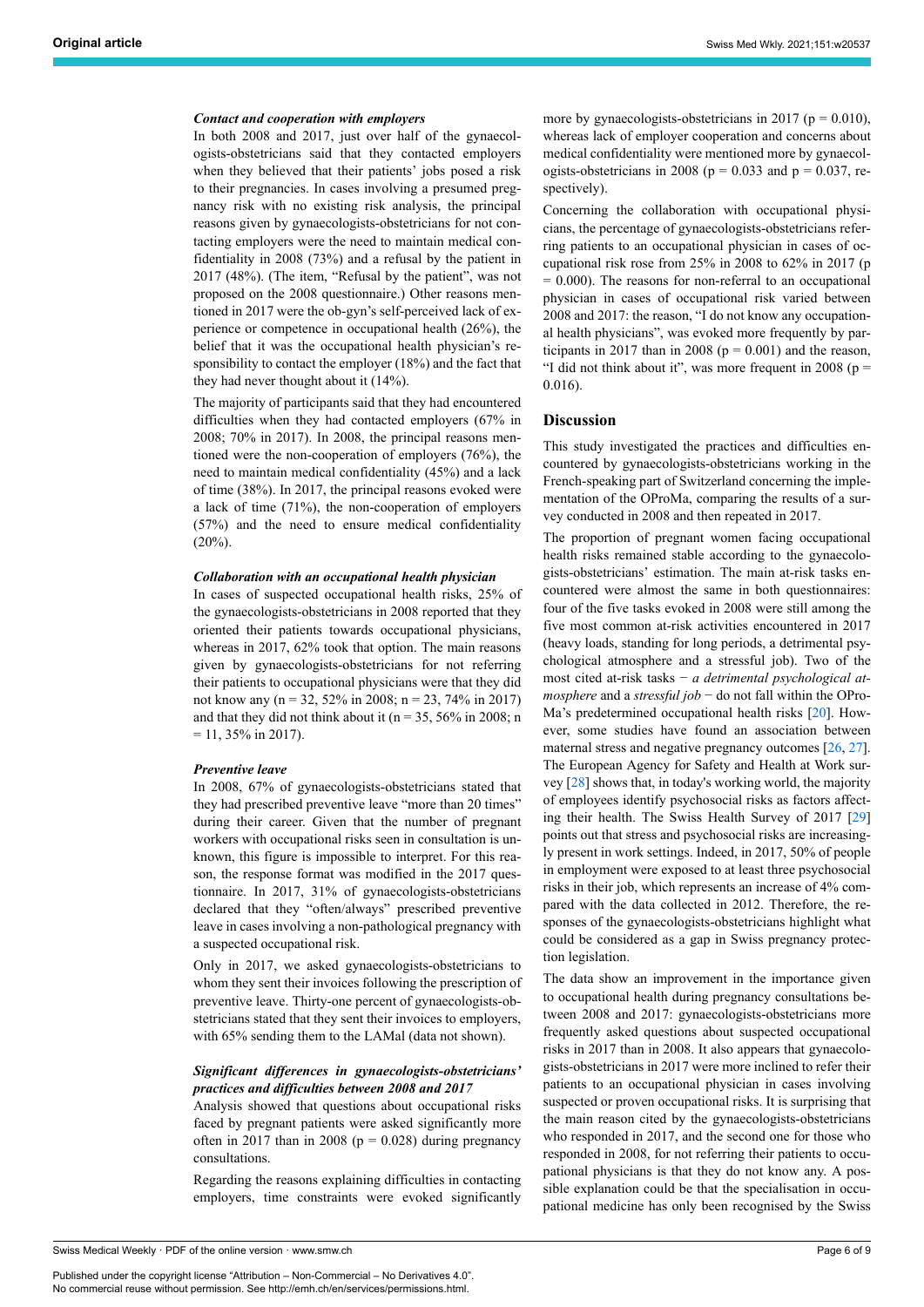Medical Association (FMH) since 2000 [[30\]](#page-8-21). These findings show the importance of raising awareness of occupational medicine amongst gynaecologists-obstetricians and finding ways to facilitate access to occupational health specialists.

The contact and the cooperation with employers concerning the implementation of the OProMa remained difficult throughout the years examined. In 2017, lack of time appeared to be a major difficulty for gynaecologists-obstetricians, both when it came to deciding whether to contact an employer and once that contact had been initiated. This self-perceived lack of time might be explained by the format and content of pregnancy follow-up consultations today. These put a very strong focus on clinical and biomedical screening processes, and not on the social determinants of health [\[31](#page-8-22)]. Moreover, they are of fairly short duration. When billing their patients, physicians in Switzerland apply the TARMED official uniform tariff for predefined timed and monitored medical acts. Physicians are not reimbursed for any time spent beyond the prescribed duration for a certain act. According to the TARMED version in force in 2017, the first pregnancy examination and consultation should not last longer than 21 minutes. Ensuing pregnancy examinations are supposed to last around 8 minutes. It is therefore not surprising that gynaecologists-obstetricians feel that they did not have enough time to satisfactorily investigate the different aspects of their patients' occupational health and the risks they may face.

According to the OProMa, the costs of pregnancy consultations resulting in the prescription of preventive leave should be borne by the employer and not by the obligatory national health insurance scheme (LAMal). This also means that the consultation is not subject to the time constraints of TARMED rates. However, this does not in fact happen: 65% of gynaecologists-obstetricians in 2017 stated that invoices for these consultations were sent to the LAMal. This highlights a lack of knowledge in this area.

Gynaecologists-obstetricians in 2017 had a self-perceived lack of competence in occupational health and this was one of the principal reasons for their decision not to contact employers in cases involving an occupational risk and with an absence of a risk analysis. Therefore, not only did gynaecologists-obstetricians feel that they did not have time to investigate their pregnant patients' occupational exposures, but they also felt that they lacked the competence to do so. These results are consistent with studies showing that gynaecologists-obstetricians struggle to address issues about occupational health and occupational risks with their pregnant patients [[32,](#page-8-8) [33\]](#page-8-23), notably because of a lack of established guidelines on those subjects [\[23](#page-8-15)]. These difficulties may inhibit gynaecologists-obstetricians from adequately fulfilling the role which the current legislation has conferred upon them. In Switzerland, a guide designed specifically for attending physicians on the protection of pregnant workers was published in 2017 by the State Secretariat for Economic Affairs (SECO) [[34\]](#page-8-9).

In summary, our study investigating gynaecologists-obstetricians self-reported practises and experience on the implementation of the OProMa shows that:

1. The current legislation does not cover all the potential occupational risks for their pregnant patients (e.g., a

detrimental psychological atmosphere in the workplace or a stressful job). Therefore, the current legislation requires reassessment and possible modification. It is important to point out that the gynaecologistsobstetricians perception of risk could vary according to social and cultural representations and past experiences. Pregnant woman may perceive their work as being a significant threat to their ability to have normal healthy babies even if the actual occupational risks may not be of scientific or medical significance [\[35](#page-8-11)]. These concerns should be adequately addressed regardless of the actual level of risk in order to support and reassure pregnant employees, and offer them healthy and non-discriminatory working environments [[6](#page-8-2)]. Thinking on how to consider and include the subjective point of view of pregnant workers should therefore be initiated.

- 2. The perceived lack of time, which gynaecologists-obstetricians persistently reported, deserves consideration. The European Board and College of Obstetrics and Gynaecology (EBCOG) Scientific Committee [\[31](#page-8-22)] states that antenatal care, which currently focuses mainly on medical risks, needs to evolve in order to include assessment of non-medical factors, particularly psychosocial issues. Working conditions would fall into these psychosocial determinants. Clearly, this change in the practises of gynaecologists-obstetricians towards a more preventive type of medicine would require additional resources in terms of time, support and training and appropriate remuneration.
- 3. Gynaecologists-obstetricians perceived that they lacked certain competencies in the domain of occupational health.

Both of these aspects (perceived lack of time and competencies) could limit the practitioners' ability to inform pregnant employees about their rights, and to act in conformity with the legislation. Training on the OProMa might help these professionals to act, consult and prescribe in a way that corresponds better with this legislation's objectives. From 2015, in order to support the stakeholders involved in maternity protection in the workplace and enhance OProMa's implementation, the Occupational Health and Environment Department (DSTE) within the Centre for Primary Care and Public Health (Unisanté) has offered training on the OProMa, pregnant workers' rights and the role of relevant stakeholders within this legislation. The DSTE has also developed a specialised occupational medicine consultation for pregnant workers. Conducted by an occupational physician, this consultation aims to: (1) identify risky tasks in the pregnant woman's job description and estimate her occupational risks, (2) inform pregnant workers of their rights, (3) inform and remind employers of their legal obligations and guide them through the process of risk analysis and subsequent adaptations of the workplace, and (4) support the ob-gyn in his or her opinion regarding the job's (un)suitability for the pregnant worker. Along with other factors, this additional training and the dedicated specialised consultation may have contributed towards gynaecologists-obstetricians' increased awareness and attention to occupational risks during pregnancy follow-up consultations and their higher collaboration with occupational health specialists that were highlighted in the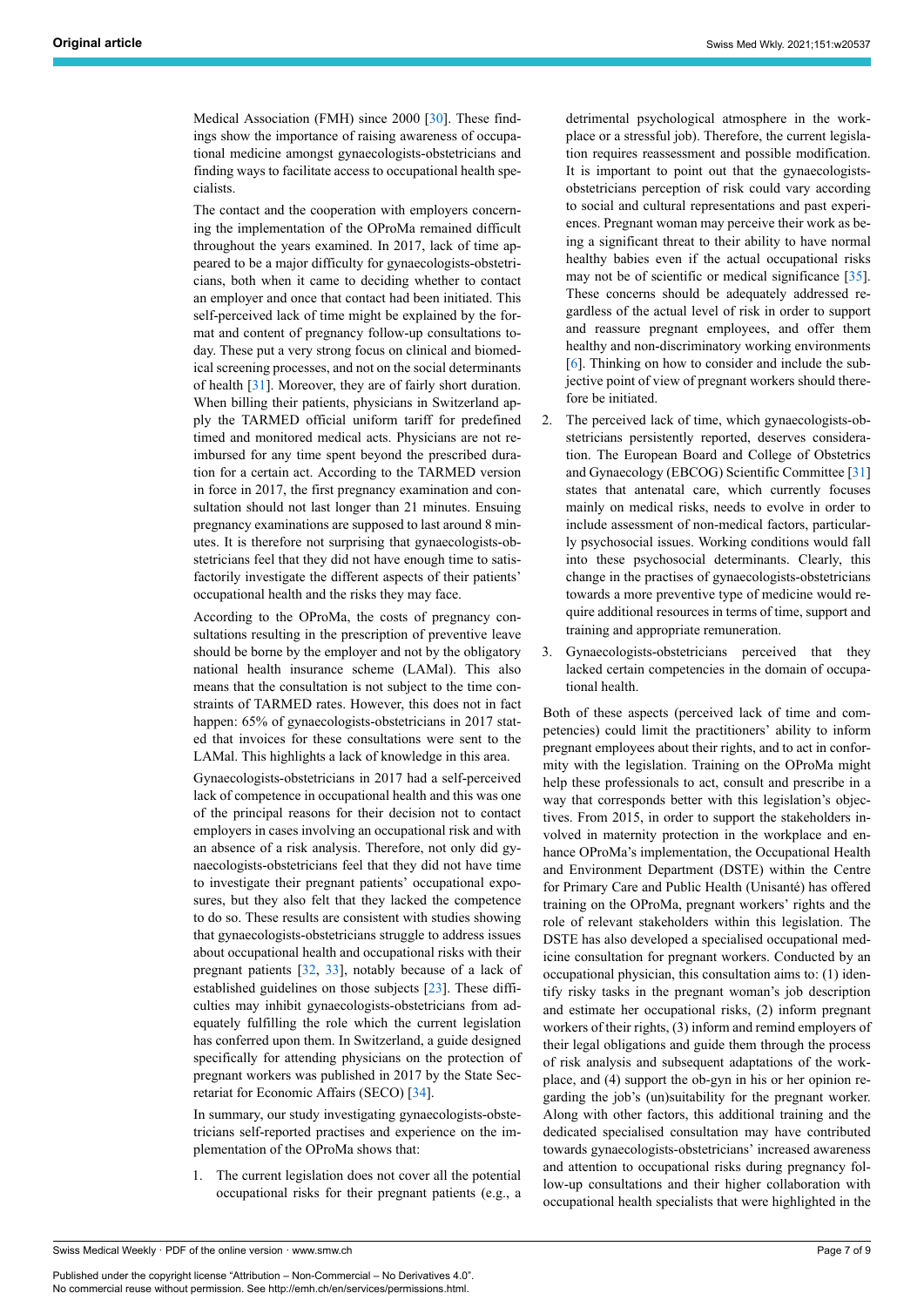2017 questionnaire. The impact of these resources on gynaecologists-obstetricians' practices deserves to be further investigated. Depending on the results of this further investigation, implementation of these resources in other Swiss cantons could be considered.

Collaboration with other stakeholders who have specialist competencies could help gynaecologists-obstetricians in better implementing the current legal recommendations and play a role in improving maternity care and optimising outcomes for women and their babies [\[35](#page-8-11)]. Factors that facilitate or hinder the development of a network of specialised resources for gynaecologists-obstetricians (i.e., links with occupational health physicians, midwives, etc.) need investigation. Associating occupational health physicians more closely with decisions about preventive leave may represent one way of supporting gynaecologists-obstetricians in their decision-making processes. However, it should be noted that occupational medicine is relatively under-developed in Switzerland in comparison to other Western countries [\[36](#page-8-24)]. In addition, occupational medicine in Switzerland is the only speciality without an official TARMED point, which therefore allows only limited access to preventive care in this field. Finally, in the OProMa, the occupational physician's role is limited to carrying out a risk analysis.

The role of midwives also deserves attention. Firstly because, despite having no officially defined role in Switzerland's maternity protection legislation, midwives follow a significant proportion of pregnancies, particularly lowrisk pregnancies, either autonomously or in collaboration with an ob-gyn. Secondly, their pregnancy consultations are usually longer than those of gynaecologists-obstetricians [[37\]](#page-8-25). Thus, midwives are in a better position to identify pregnant women's healthcare needs by carrying out a comprehensive assessment including an examination of the social determinants of maternal health. Their profession and specific practises could be complementary to those of gynaecologists-obstetricians regarding occupational health issues.

#### **Strengths and weaknesses**

The present study provided an insight into gynaecologistsobstetricians' practices regarding the protection of pregnancy in the workplace. Response rates in both years correspond with the average response rates generally obtained in online surveys of health professionals [\[38](#page-8-26)] (47% in 2008; 32% in 2017), thus demonstrating an interest in this topic from gynaecologists-obstetricians working in French-speaking Switzerland.

However, our findings do have limitations. First, we formulated some questions more precisely in the 2017 questionnaire. The differences between the two administered questionnaires prevented us from making an exhaustive comparison. The participants in 2008 were anonymised and we were therefore unable to contact exactly the same population again in 2017. Some of the responding gynaecologists-obstetricians probably responded to both questionnaires, but we do not know which ones nor in what percentage. The difference observed in overall responses may therefore be due to factors other than the evolution of practises.

Another limitation pertains to the composition of the sample population. In 2017, we aimed to contact a broader population of gynaecologists-obstetricians than in 2008 when only the gynaecologists-obstetricians registered on the Swiss Medical Association (FMH) website were contacted. The study population's composition − sex balance and the type of practice − showed significant differences between the 2008 and 2017 populations. The comparisons described in the present paper have been adjusted with regards to these variables.

A positive selection bias is possible. The gynaecologistsobstetricians interested in and aware of the topic of occupational health in pregnant employees could be the ones who responded to the questionnaires. Furthermore, self-administered questionnaires can induce a social desirability bias.

Finally, when we carried out this study, we analysed quantitative data that did not enable us to understand the underlying subtleties of the daily practice of gynaecologistsobstetricians, particularly when they encounter a patient whose pregnancy is potentially at risk. We therefore would like to carry out a qualitative study to complete and enrich the present one.

#### **Conclusion**

Gynaecologists-obstetricians have a key role in Switzerland's legislation on maternity protection at work (OPro-Ma). However, they seem to have trouble fulfilling that role in their day-to-day practise. The specific training offered by the University of Lausanne's Occupational Health and Environment Department (DSTE), in addition to a specialised consultation for pregnant workers may help and support these healthcare professionals in their daily practice. However, our study identified certain problems which could not be resolved exclusively by raising professional awareness via training. Some of the difficulties which gynaecologists-obstetricians have pointed out with regards to the implementation of the OProMa show that parts of the legislation itself ought to be rethought and that gynaecologists-obstetricians should benefit from sufficient resources. These include additional time for consultations, specific guidelines, appropriate financial valorisation and stronger cooperation with other relevant stakeholders.

#### **Financial disclosure**

This work was supported by the Swiss National Science Foundation, by the Vaud Public Health Service and by a research fund from the University of Applied Sciences and Arts of Western Switzerland (HES-SO). The Centre for Primary Care and Public Health (Unisanté), University of Lausanne, Switzerland, and the School of Health Sciences (HESAV) of the University of Applied Sciences and Arts of Western Switzerland (HES-SO) contributed to salaries of certain authors.

#### **Potential competing interests**

The authors declare no conflicts of interest.

#### **References**

- 1 Casas M, Cordier S, Martínez D, Barros H, Bonde JP, Burdorf A, et al. Maternal occupation during pregnancy, birth weight, and length of gestation: combined analysis of 13 European birth cohorts. Scand J Work Environ Health. 2015;41(4):384–96. doi: [http://dx.doi.org/10.5271/](http://dx.doi.org/10.5271/sjweh.3500) siweh.3500. [PubMed](http://www.ncbi.nlm.nih.gov/entrez/query.fcgi?cmd=Retrieve&db=PubMed&list_uids=25940455&dopt=Abstract).
- 2 Fowler JR, Culpepper L. Working during pregnancy. UpToDate [Internet]. 2020. Available from: [https://www.uptodate.com/contents/work](https://www.uptodate.com/contents/working-during-pregnancy)[ing-during-pregnancy](https://www.uptodate.com/contents/working-during-pregnancy).

<span id="page-7-1"></span><span id="page-7-0"></span>Swiss Medical Weekly · PDF of the online version · www.smw.ch